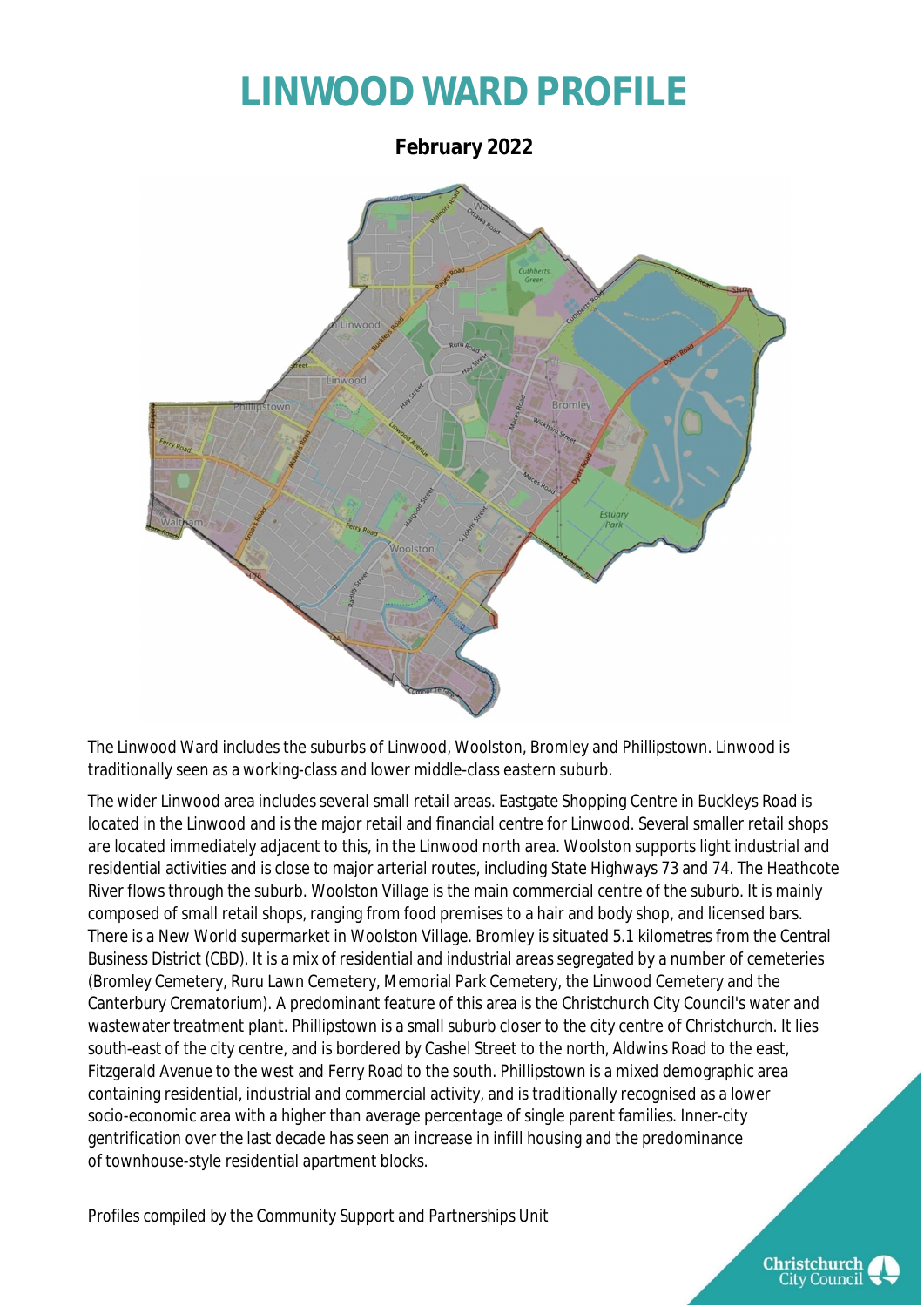## **Facts and figures**

**Demographic Summary (2018 Census Data)**

### **Population**

The population within the Linwood Ward boundary is: **24,501**





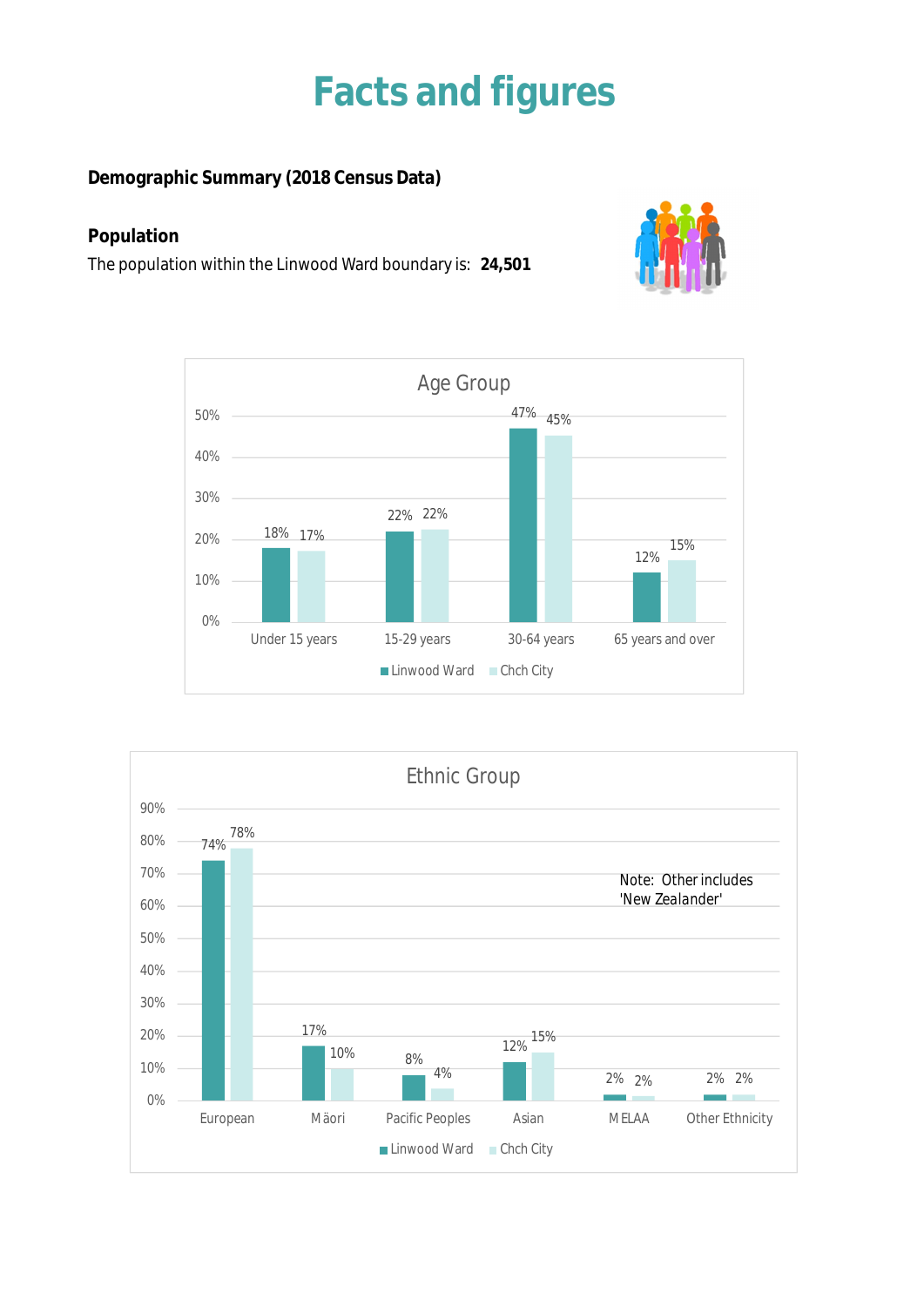

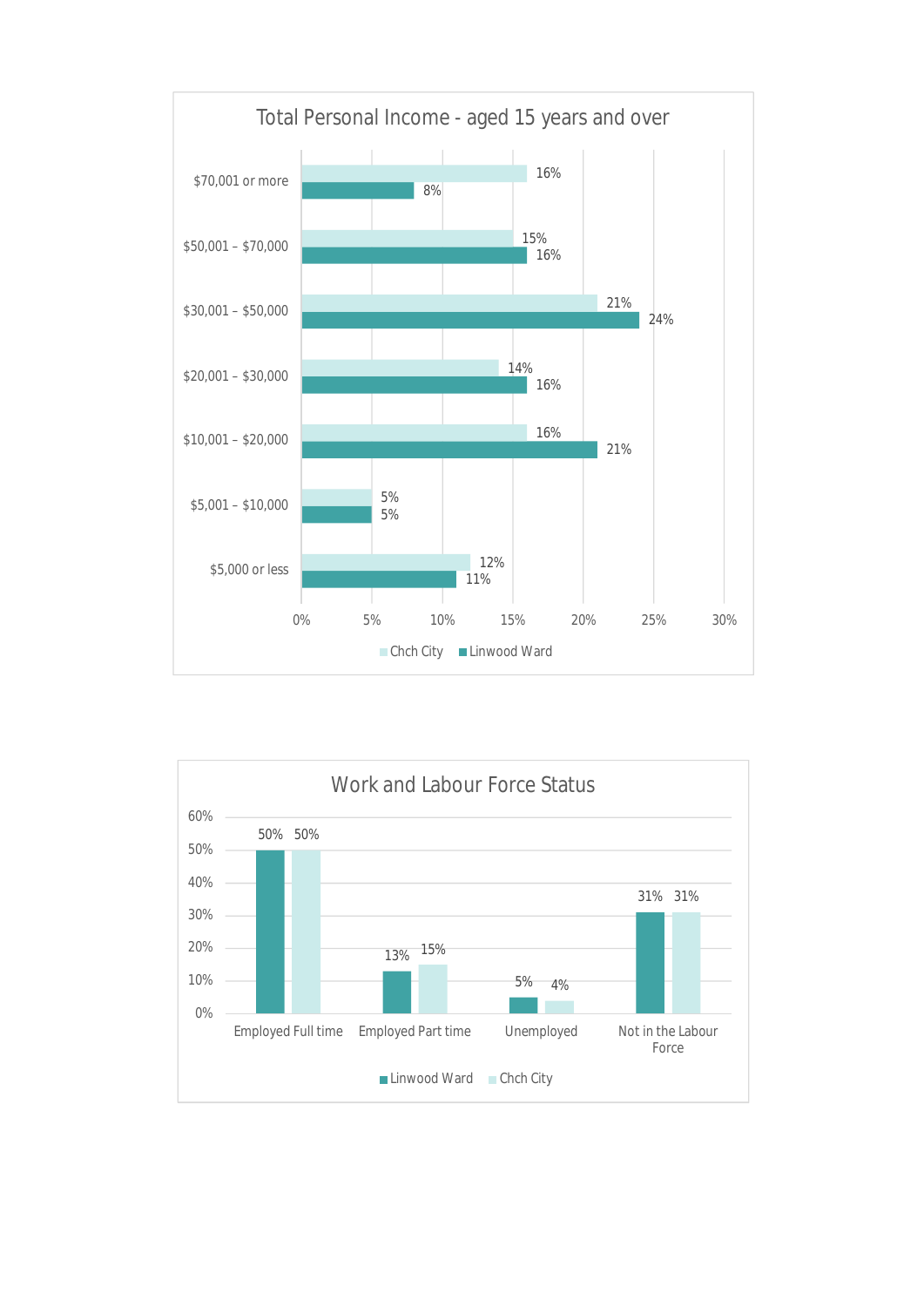





**Number of Occupied Private Dwellings:** 9,594

### **Facilities and Amenities**

- 1 Council library: Linwood (at Eastgate)
- 2 Council service centers: Civic offices, Linwood
- 15 Council-owned social housing complexes with 360 units
- 5 shopping centers: Linwood/Eastgate, Linwood Village, Woolston, Ferry/Ensors Intersection and the Tannery.
- 9 schools: 7 primary, 1 secondary, 1 teen parent college
- Ara Institute Woolston Campus (formerly known as CPIT- Christchurch Polytechnic Institute of Technology).
- Approximately 2,000 businesses employing 11,500 people (2019)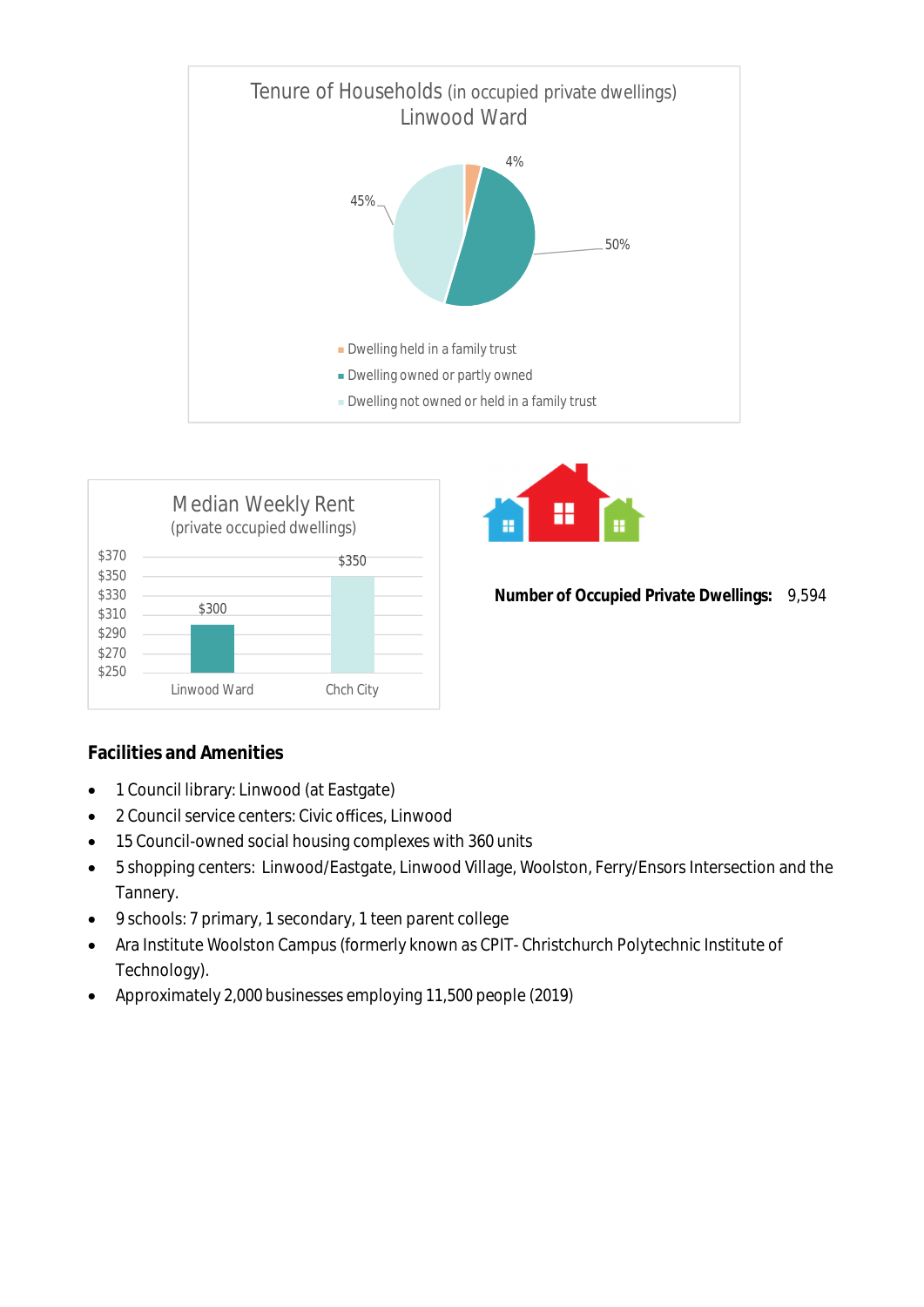# **NZ Deprivation Index**

The aim of the NZ deprivation index research programme is to develop indexes of socioeconomic deprivation for New Zealand, to support and inform:

- Application in funding formulas
- Research in especially health and other social services. For example, in the health sector, many researchers use the indexes to describe the relationship between socioeconomic deprivation and health outcomes
- Community groups and community-based service providers to describe the populations they serve, and to advocate for extra resources for community-based services.

The nine variables included in the 2018 deprivation index are as follows:

- People aged 18-64 receiving a means tested benefit
- People living in households with equivalised income below an income threshold
- People with no access to the Internet at home
- People aged 18-64 without any qualifications
- People aged <65 living in a single parent family
- People not living in own home
- People living in household with equivalised bedroom occupancy threshold
- People aged 18-64 unemployed
- People living in dwellings that are always damp and/or always have mould greater than A4 size.

**The scale of deprivation ranges from 1 to 10: 1** represents the areas with the **least** deprived scores. **10** represents the areas with the **most** deprived scores.



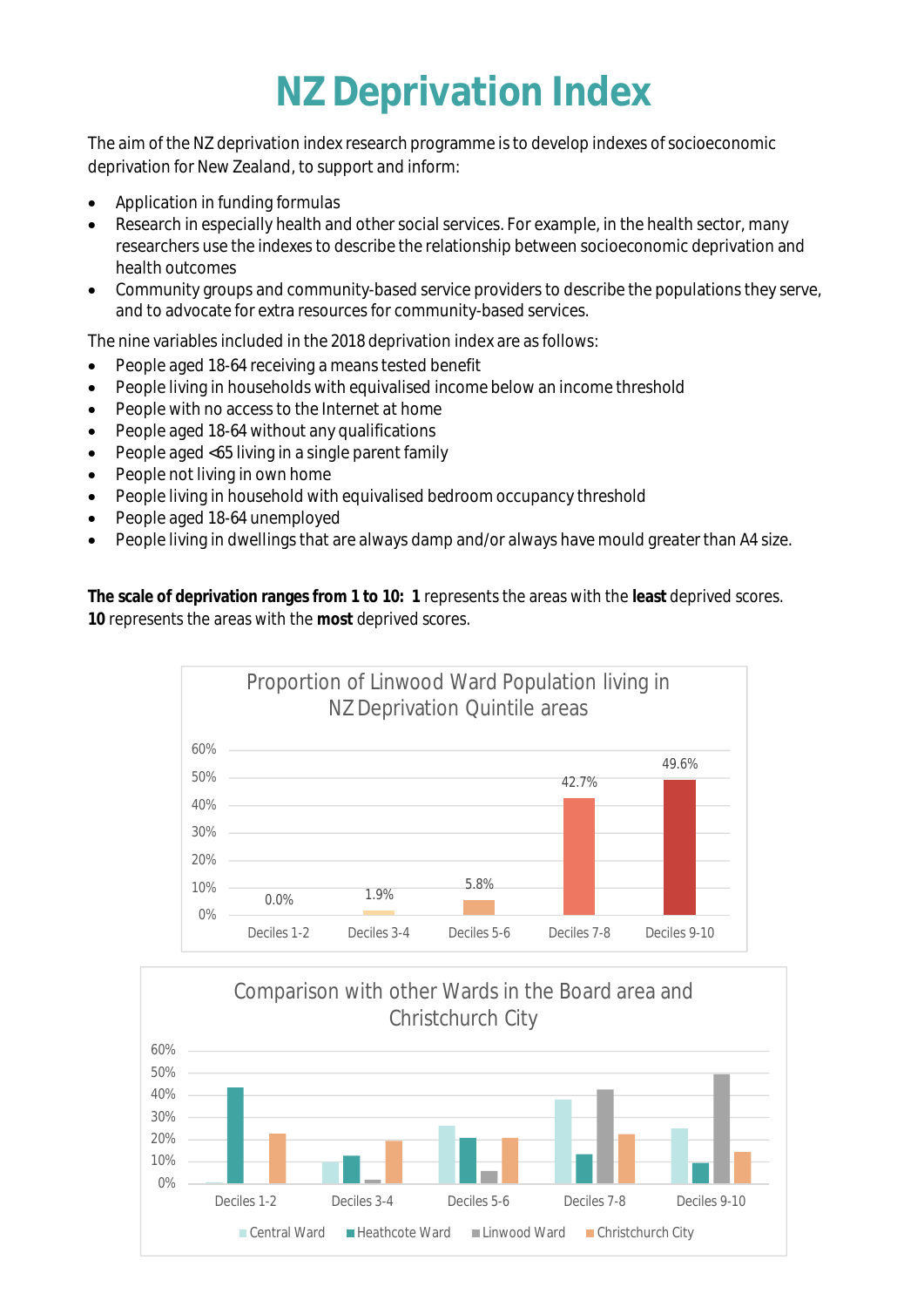

The Linwood Ward area features prominently in the most deprived on the Deprivation Map with all communities within the ward including Linwood, Woolston, Bromley and Phillipstown seeing spread of mostly at the 7-10 scale. 92.3 percent of the population sit at this level indicated in the Deprivation Map. As indicated in the 2018 Census statistics only 8 percent of the ward's wage earners over the age of 15 earned over \$70,000 compared to 16 percent of earners across the Christchurch region.

The more recently built residential south of Linwood Ave, east of St Johns St and east of Smith St are the only areas within the Linwood Ward who sit as the least deprived on the Deprivation Map.

The Linwood Ward area has a higher Maori and Pacific and lower European population than that of the Christchurch region.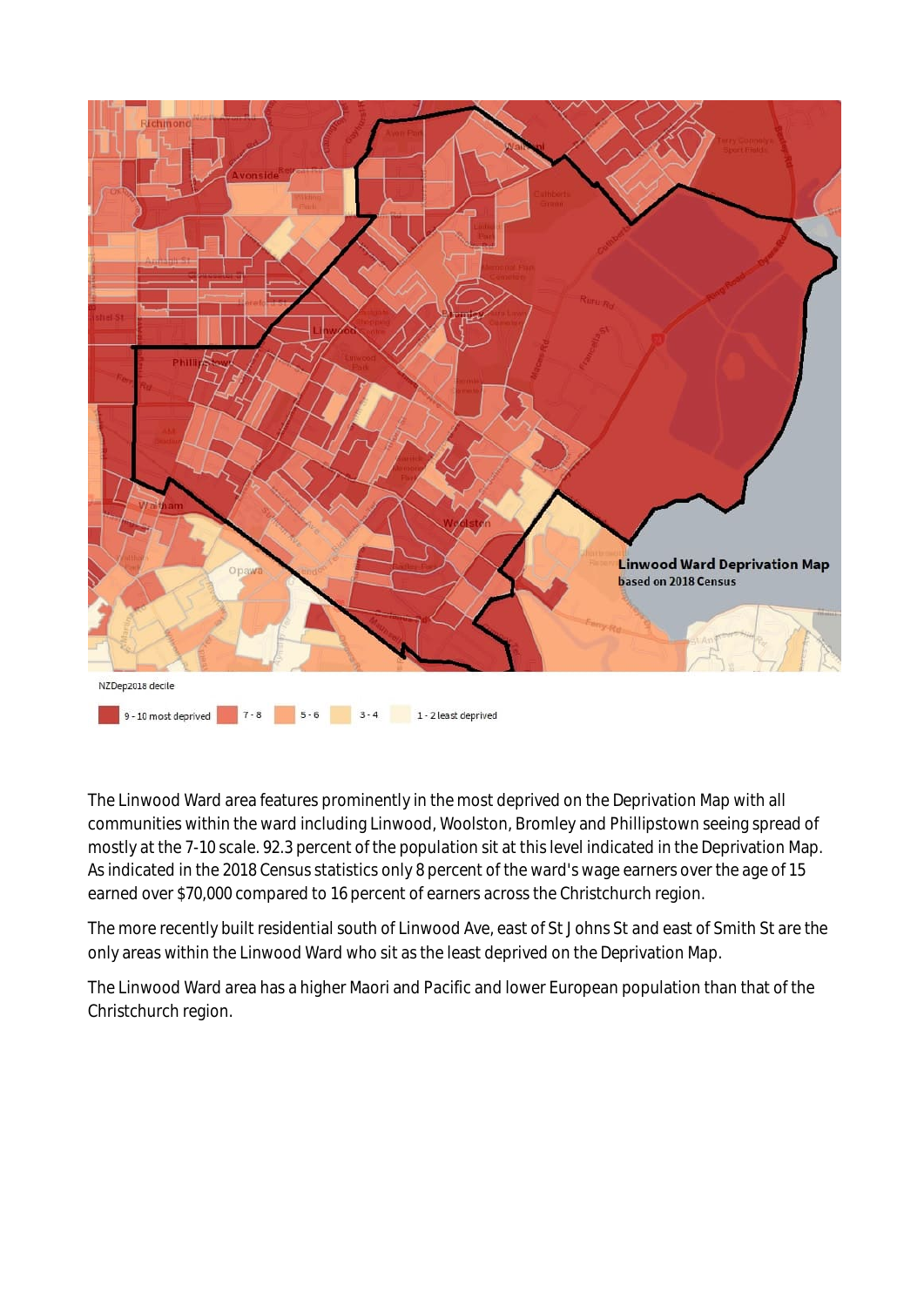# **Community Infrastructure**





The Linwood Ward has three community development focused organisations working within the Linwood ward area. The 3 organisations Bromley Community Centre, Linwood Resource Centre and the Phillipstown Hub offer various programmes that have come out of need identified within the wider area. All 3 organisations are based in Council or Government owned facilities.

The Bromley Community Centre is a Council owned facility in Bromley and is governed by a committee and daily managed by a Community Development worker who also holds the managers role for the facility. Linwood Resource Centre have a Community Shed and a large Community Garden facilitated by 2 Community Development Workers and a Garden Coordinator. They facilitate a wider Linwood Ave Collective which includes organisations based along Linwood Ave. The focus of the collective is to work collectively to find solutions for areas of need within the Linwood suburb area.

Phillipstown Hub based at the former Phillipstown School site is currently undertaking a review of the community and establishing stronger ties into the local community. This organisation umbrellas a number of organisations and services and is a strong advocate for the Phillipstown area. Strengthening Linwood Trust (SLYT) is the only Linwood focused youth organisation. They are a 24/7 Youth Work organisation based within Linwood College who offer support outside of curriculum hours.

There are three faith based organisations who offer programmes and activities for mostly older people based in Linwood, Woolston and Linwood North. These organisations also provide food for the community through a food bank and providing food available for community via community pantries.

KidsHub is a relatively new group that arose from a community development project facilitated by the Ministry of Education and the Police. Kidshub carry out grassroots community activity in Linwood, including facilitated sports on Linwood Park and the coordination of Cutting Loose at Cutler the activation of Cutler Park.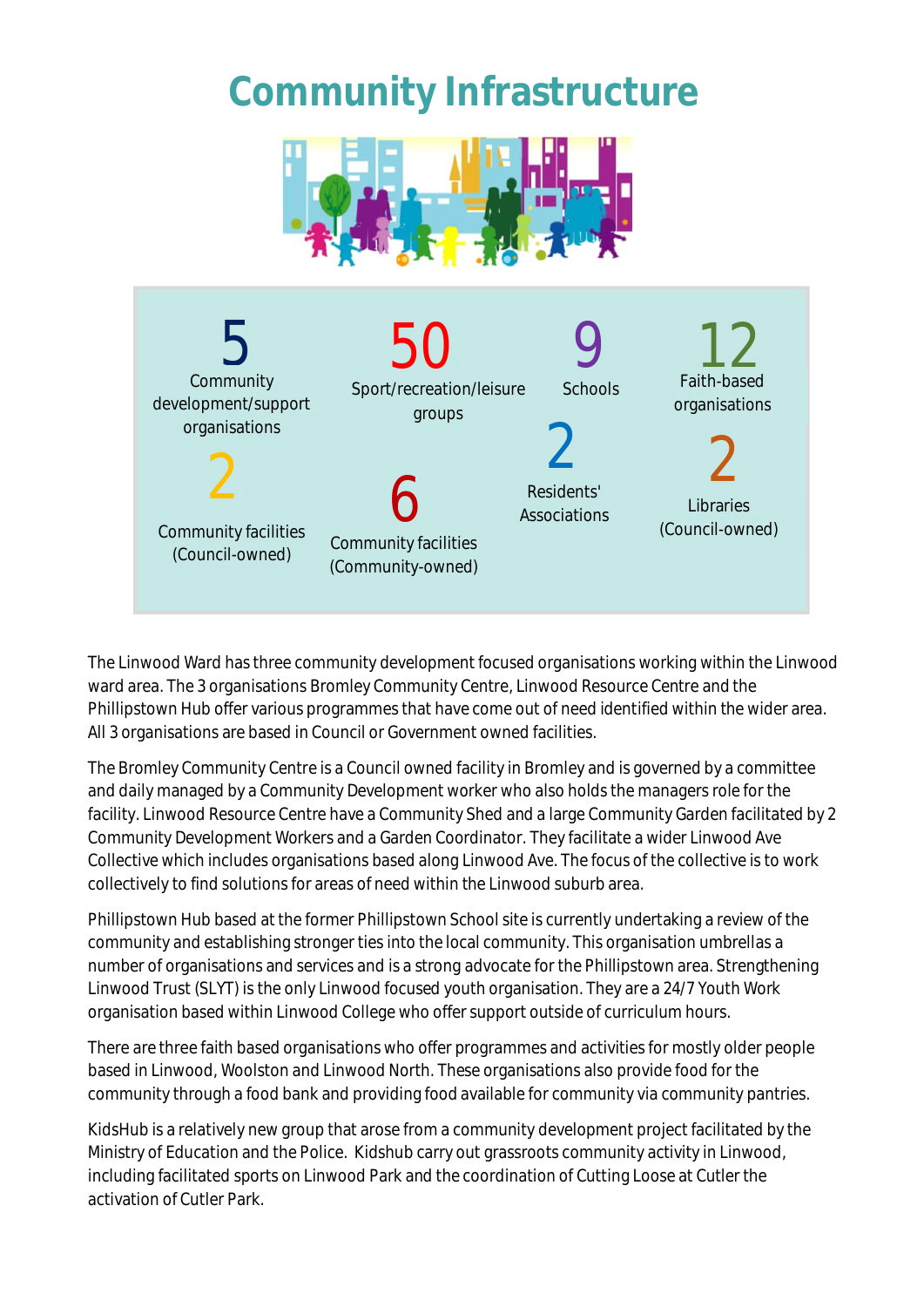# **Community Capacity Map**



Scale:  $1 = Low \t 5 = High$ 

#### **Measures and Indicators**

**Sense of place** - Residents are familiar with their town's (local) history and have an affinity with the place. (4)

**Participation** - Residents support local groups with their money or time. (3)

**Leadership** - Leadership is strong and participatory; leaders are accessible. (3.5)

**Connections** - Residents are trusting and inclusive of others. (3)

**Community attitudes** - Residents have a positive attitude towards their community and its future. (3.5)

**Problem assessment** - Residents communicate to identify problems and take action. (3)

#### **Note:**

The above ratings have been allocated based on a number of factors including:

- Residents' responses to the above indicators in the Christchurch City Council's annual Life in Christchurch Survey.
- The Council's Community Development Adviser's and Community Recreation Adviser's knowledge and experience of working in the local area.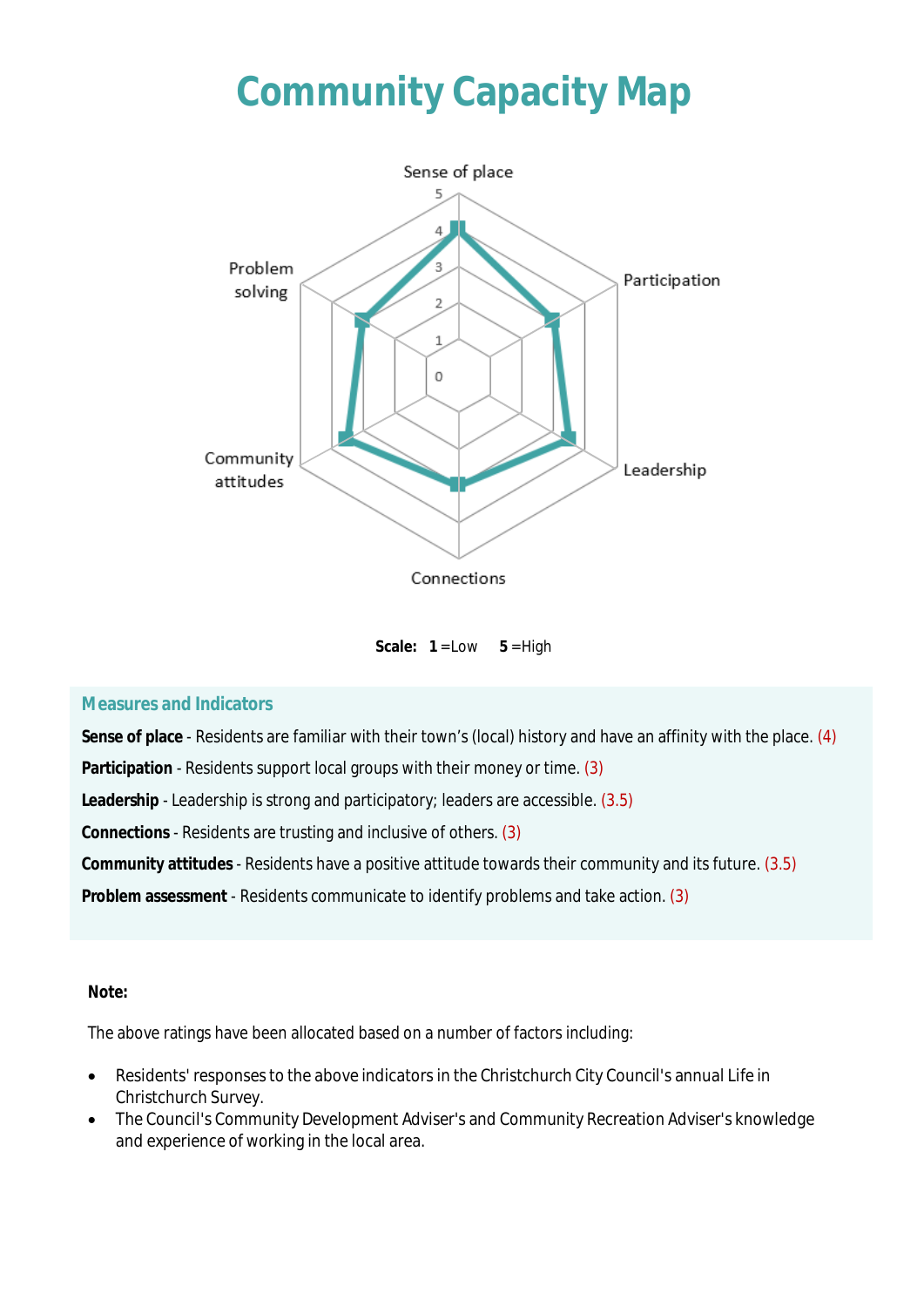# **Community Outcomes**

The Community Outcomes have been developed as part of the Council's Strategic Framework, which provides a big picture view of what the Council is trying to achieve for the community.

The Community Outcomes describe what we aim to achieve for Christchurch. They are:

- Resilient communities
- Liveable city
- Healthy environment
- Prosperous economy

You can view the Council's Strategic Framework and read more about the Community Outcomes here: <https://ccc.govt.nz/the-council/how-the-council-works/20182028-vision/strategic-framework>

The narrative below provides an overview of the area in relation to each of the outcomes.

## **Resilient Communities**

The Linwood Ward area has seen a number of changes over the past 5 years. Te Pou Toetoe (Linwood Pool) was built and opened late 2021. This undertaking has took a number of years to achieve. The impact on the community having a local and accessible pool has provided many benefits for the community. The pool offers entertainment, health and fitness and employment opportunities for Linwood and neighboring suburbs. The being opened under COVID-19 Traffic Light restrictions has meant limited numbers being able to use the pool. The community opening which featured three days of activities in and around the pool has been postponed to later 2022. Since its opening youth organisations have been working with Council to run Pool Parties.

The Linwood Ward has key organisations in the area who support the community through programmes, services, events and providing safe spaces for people to connect, learn how to grow and cook food and engage with their local neighbourhood. Each organisation recognizes the need to communicate in various ways with their community, using newsletters, regular gatherings and online social media presence. These organisations have strong working relationships and meet monthly to update and share current local information and identify gaps within the community. The monthly network is facilitated by the local Christchurch City Council, Community Governance Team and hosted by the various groups who take part in the Greater Linwood Forum.

The area has a strong food resilience community who share knowledge, bring people together to learn and make organically grown produce available to the wider community. The key organisations who facilitate this are Linwood Resource Centre, Roimata Food Commons and Smith Street Gardens. There are multiple community gardens being grown throughout the ward by schools and community organisations. Each of these provide fruit and vegetables to their wider networks.

The Loft at Eastgate have multiple health and social service agencies that assist community members. Being located at the main shopping outlet the loft offers a safe and warm environment for those awaiting appointments and creates a "One Stop Shop" by also hosting the Linwood Library and Service Centre, Countdown and The Warehouse, all with access to free parking.

Eastgate Mall is often used by large groups of older people who congregate, engage and eat together. The mall offers a cool and air conditioned place in the summer and heated and warm facility over the colder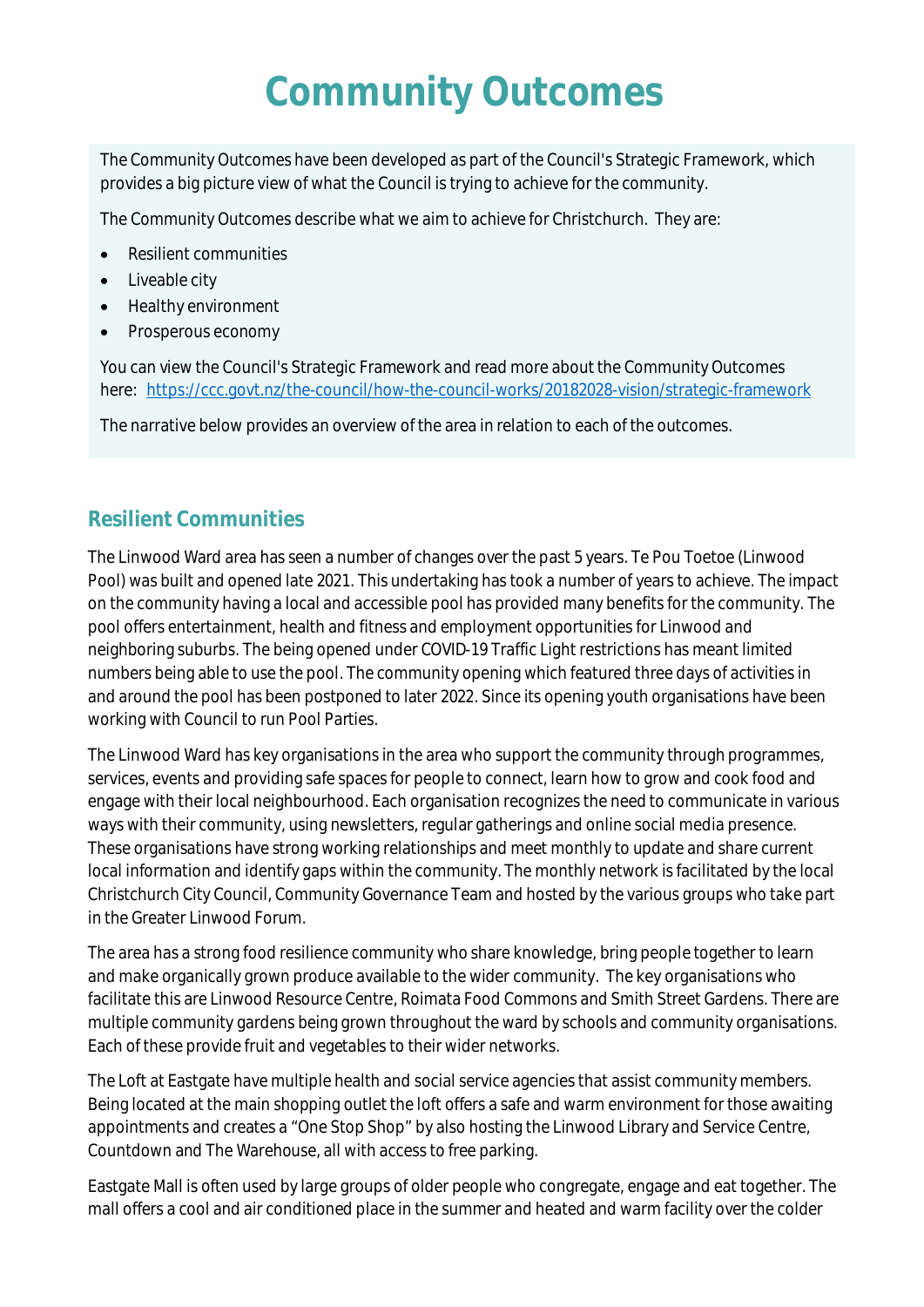winter months. Linwood Library and Service Centre provides their daily services to the public and free Wi-Fi that can be accessed throughout the mall.

Community is seeing the impact of COVID-19. Restrictions and mandates have impacted on those choosing to not be vaccinated and comply with government guidelines. Job losses have occurred and community organisations have struggled to cater for all community, both vaccinated and unvaccinated individuals and families.

In 2020 Linwood Youth Festival Experience (LYFE) an annual youth festival that had been in activation for over 20 years went through a review process. The event was put on hold and smaller multiple youth events occurred over 2020/2021 along with consultation with young people from the Linwood community and surrounding communities to gain insight of what they see should be prioritized for youth activity. After this process youth identified the want for more events and different types and activities for young people throughout the year. The community will be involved in organizing and running youth events with activities under a LYFE banner.

## **Liveable City**

Linwood is located a 12 minute bicycle ride east of the central city and borders Richmond, Wainoni and Aranui to the north, Bromley and the Ihutai to the East, and Woolston and Opawa to the south.

In early 2013 Christchurch City Council staff developed the Ferry Road Master Plan. The Master Plan is part of the Council's Suburban Centres Programme, which provides coordinated support for the recovery and rebuild of commercial centres badly damaged in the Canterbury earthquakes. The Ferry Road Master Plan presented a future vision, goals and actions for the recovery of commercial centres along Ferry Road. The Plan is not only a response to the damage caused to the corridor in the 2010 and 2011 earthquakes, but also considers ways to build economic and social resilience in the future. In May of 2014 Council adopted the Ferry Road Master Plan.

Key successes to date include:

- Recovery-supportive District Plan amendments which have been made operative
- Reduced on-site car parking requirements for activities in neighbourhood centres and which meet certain qualifications (e.g. access to public transport and major cycle routes)
- Updated minimum floor levels in flood management areas
- Controls on impervious surfacing in the setbacks from rivers.
- Completion of WL7 Woolston Community Library and Council carpark improvements.
- The safety/crossing improvements at Ferry Road/Smith Street, to improve access to Te Waka Unua School and Woolston Park, were completed in mid-2019.
- The Woolston Village improvements, which are currently in construction
- A number of private sector developments have also been completed along the corridor, enabling community access to goods and services once again.

The Rapanui – Shag Rock Cycleway stretching from Fitzgerald Avenue and Worcester Street is currently open to the end of Linwood Ave. The final section will connect Linwood Avenue to the Ferrymead Bridge and the start of the Coastal Pathway.

As mentioned previously Te Pou Toetoe (Linwood Pool) has been built. The pool features the following:

- A learn-to-swim pool
- A six-lane multi-use pool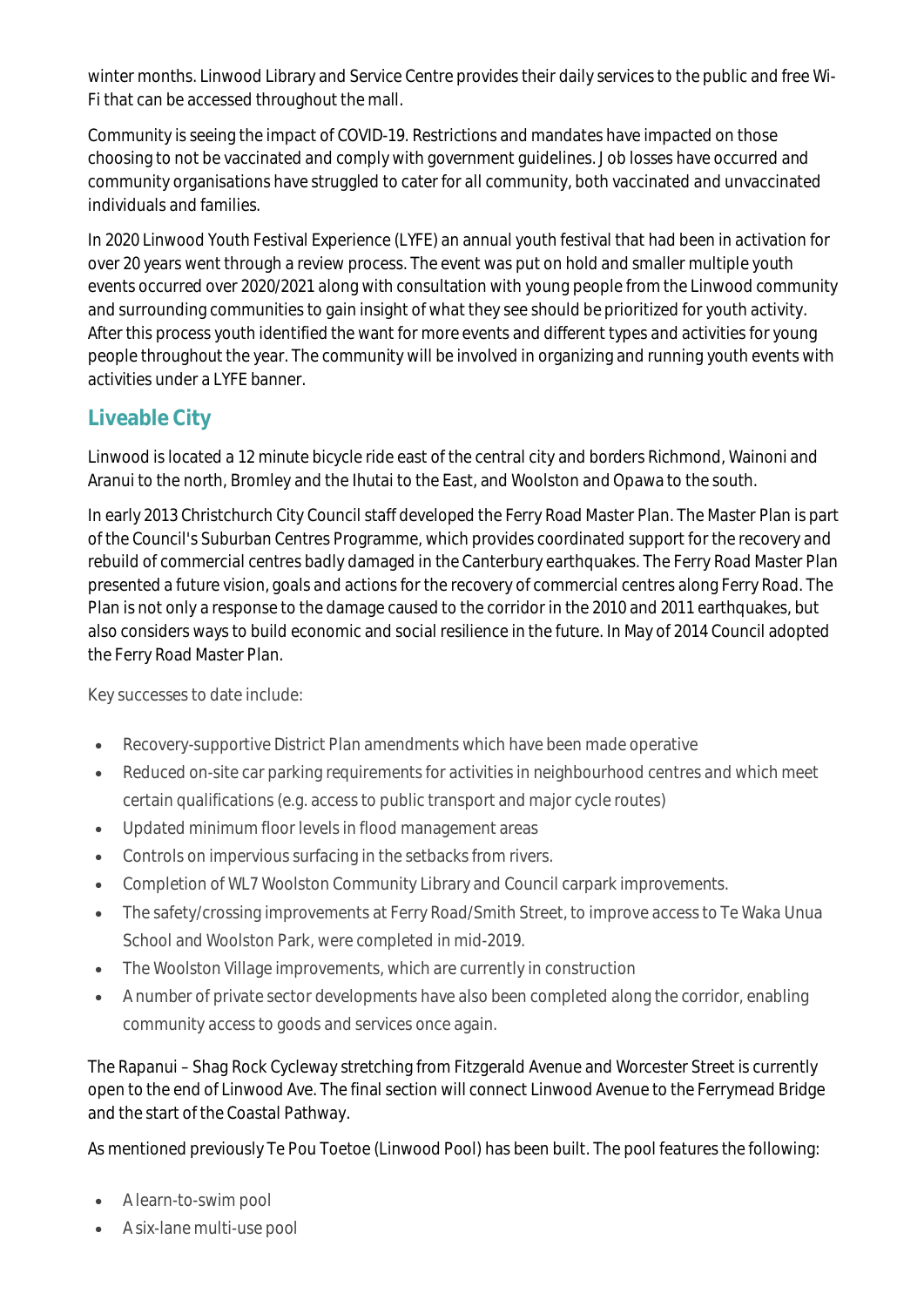- Toddler pool and wet deck with water toys
- Family spa
- Deep water manu/splash pool
- Large multi-purpose room with kitchen
- Small meeting room
- Outdoor courts

## **Healthy Environment**

The Ōpāwaho Working Party is a Working Party of the Waikura/Linwood-Central-Heathcote Community Board. The Working Party membership features local experts and professionals alongside Christchurch City Council staff and elected members. The role of the Working Party is to create a plan for a comprehensive and joined up approach to the issues and opportunities for the Heathcote River catchment from the Ōpāwa Road Bridge to the Ferrymead River Bridge with the aim of developing plan for the lower Ōpawaho Heathcote River. This is expected to be a 2 year project, beginning October 2020.

It was identified in early 2020 the "Bromley odour" that had been causing many residents of Bromley and wider eastern suburbs communities to keep all windows closed and a preference to stay indoors, originated from the Bromley Plant which processes organic waste from the wider Christchurch region. Operational changes were made at the plant, however residents were still reporting issues with the odour. In December 2020, the elected Christchurch City Council approved a \$21.5 million upgrade of the plant, resulting in all active processing of organic waste to happen indoors. In November 2021 a fire damaged two trickling filters at the Bromley treatment plant. The damage to the trickling filters has meant more odour escapes, impacting the local area. Council has said that the plant would not get back to pre-fire level of smell for a number of years. The Council has already put a number of measures in place to reduce the stink, including dosing the oxidation ponds with hydrogen peroxide to increase the level of oxygen in the water.

Laura Kent Reserve Workgroup meet monthly to care for Laura Kent Reserve along the Heathcote River in Woolston and runs between the Radley Street Bridge and Radley Park. This is achieved through weed control, removing poplar suckers, laying mulch, planting trees, shrubs and ferns. The group work to restore the safe and tranquil atmosphere of the river's edge. The group have helped to maintain the area and beautify the river bank.

Roimata Food Commons based at Radley Park. Roimata Food Commons, established in mid-2017, is a community-led initiative aiming to develop parts of Radley Park as a food resilience system, provide space and opportunities for community strength and relationship building and educate people about how to grow food and support the surrounding environment. Over the past 3 years the trust has developed and its project manager works throughout the wider community assisting with establishment and maintenance of community gardens. The organisation has established the Toha Kai Project. The project is a collaboration with local organisations to host workshops focused on cooking skills, growing produce and nutrition education; and interacts with social services in the Woolston community to engage with whānau and individuals in need of support.

Flooding continues to be a concern since the earthquakes due to subsidence of the river banks. Flood risk and floor level assessments are now part of the resource consenting process for new developments in defined flood management areas which cover parts of Woolston and Ferrymead.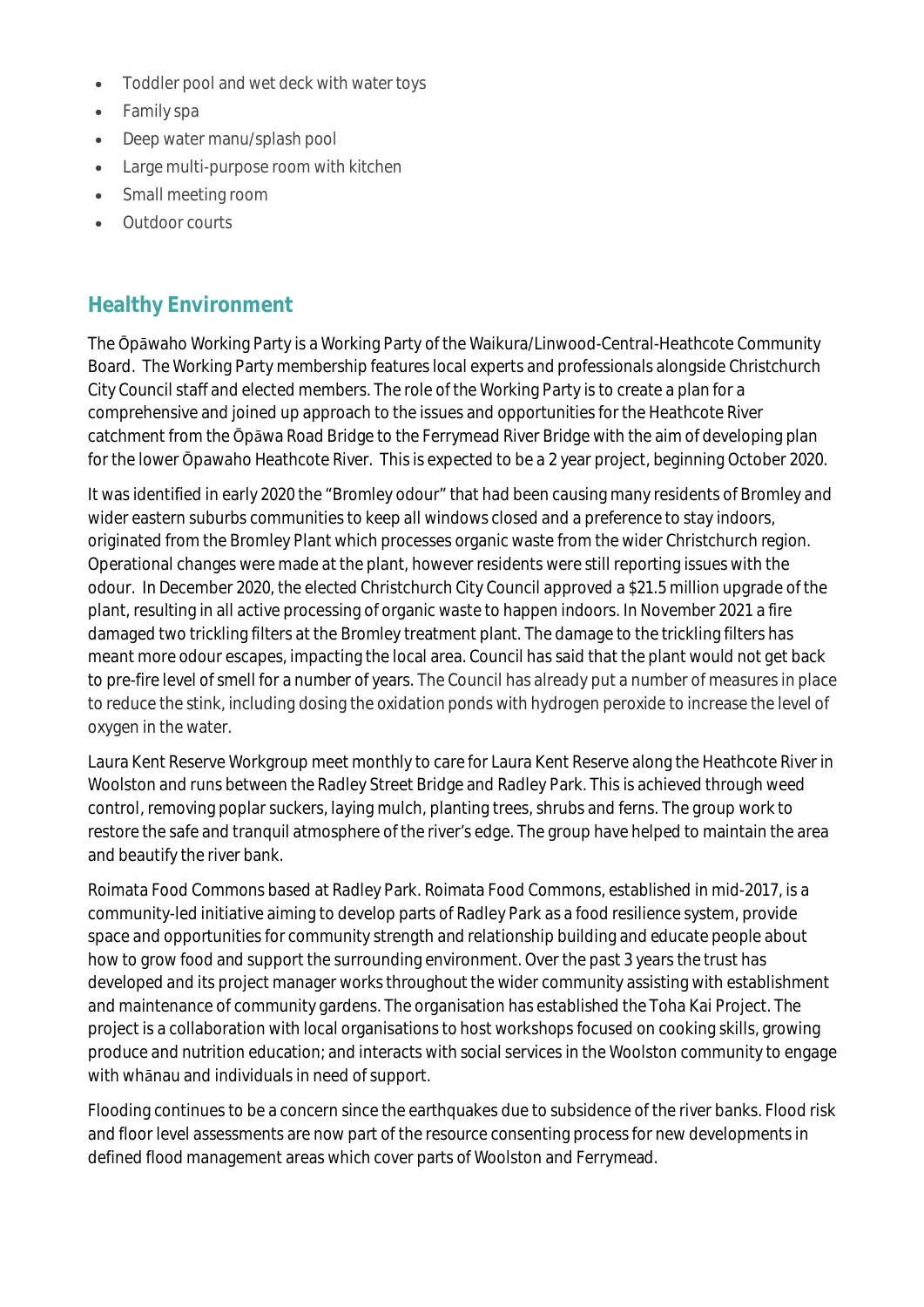## **Prosperous Economy**

Late 2021 Te Pou Toetoe was built. Council will be began a recruitment drive in 2021 to staff the newly built pool. Front desk staff, lifeguards, swimming tutors, team leaders will be sought. Local Linwood community had the opportunity to gain skills and apply for the available roles at Te Pou Toetoe.

As at February 2019 the Linwood Ward had approximately 2,000 businesses employing 11,500 people. The top six industry types in the ward are;

Top six business industries:

- 1. Construction
- 2. Rental, Hiring and Real Estate Services
- 3. Manufacturing
- 4. Retail Trade
- 5. Other services (Repair and maintenance, Other personal services)
- 6. Wholesale Trade

Just under 8 percent of people in the Linwood Ward are self-employed or work in a business that they own. This is lower than the city wide figure of 12 percent.

Eleven percent of people in the Linwood Ward receive income from interest, dividends, rent or other investments which again is lower than the city wide figure of 18 percent.

Only 8 percent of people in the Linwood Ward have an annual income over \$70,000 which is significantly lower than the city wide figure of 16 percent.

The median house prices in the Linwood Ward along are as follows (as at December 2020);

- Phillipstown: \$307,550
- Bromley: \$354,600
- Linwood: \$337,300
- Woolston: \$378,500

All of these are lower than the Canterbury median house price of \$526,000. Phillipstown is Canterbury's least expensive suburb.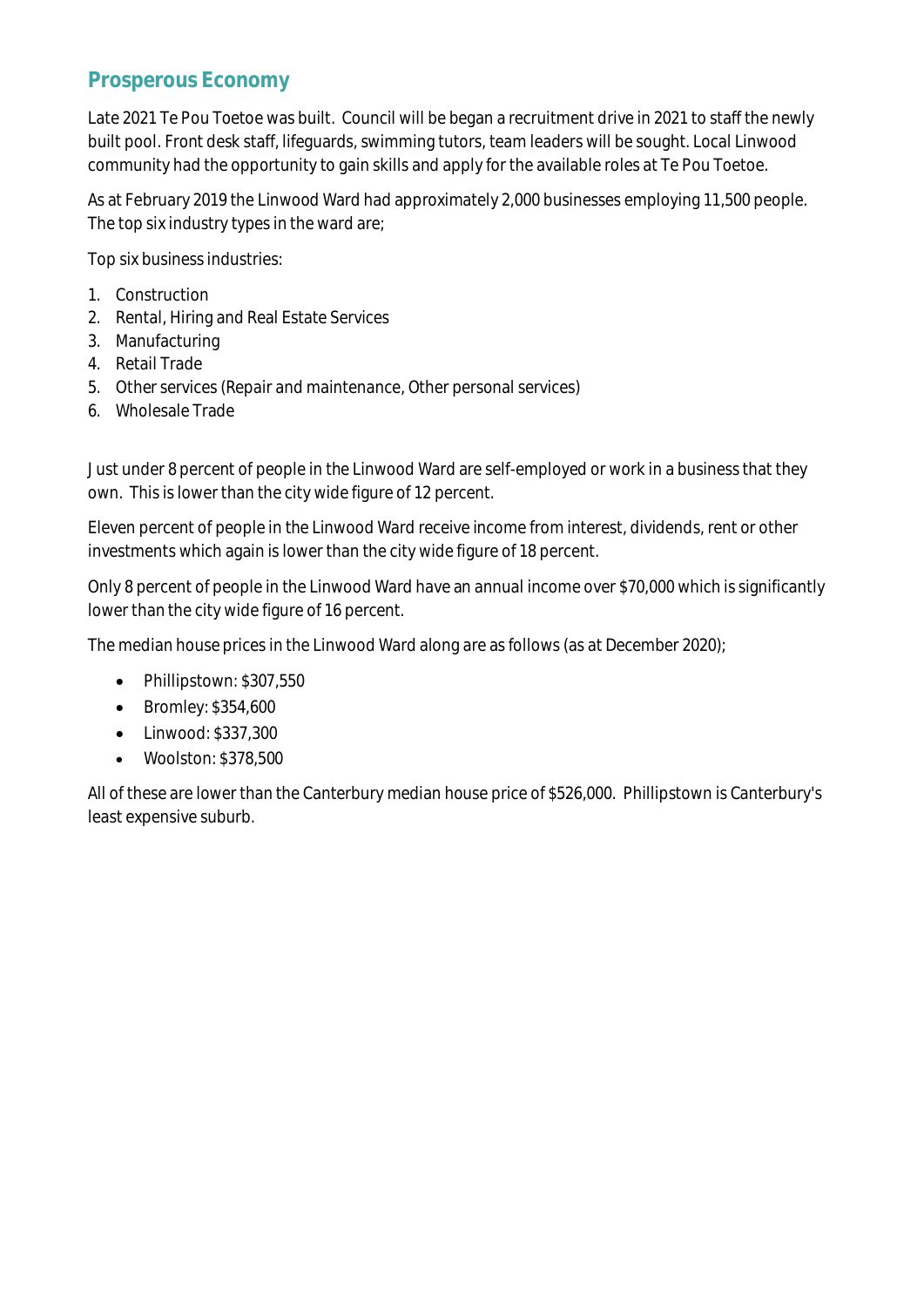# **Current Community Issues**

| <b>Issue</b>                                                                                                                                                                                                                                                                                                                                                                                           | Progress to date / outcomes                                                                                                                                                                                                                                                                                                                      |
|--------------------------------------------------------------------------------------------------------------------------------------------------------------------------------------------------------------------------------------------------------------------------------------------------------------------------------------------------------------------------------------------------------|--------------------------------------------------------------------------------------------------------------------------------------------------------------------------------------------------------------------------------------------------------------------------------------------------------------------------------------------------|
| <b>Bromley Fire and Odour</b>                                                                                                                                                                                                                                                                                                                                                                          | February 2021                                                                                                                                                                                                                                                                                                                                    |
| It was identified in early 2020 the "Bromley"<br>odour" that had been causing many residents<br>of Bromley and wider eastern suburbs<br>communities to keep all windows closed and a<br>preference to stay indoors, originated from the<br>Bromley Plant which processes organic waste<br>from the wider Christchurch region.                                                                          | The Council has already put a number of measures in<br>place to reduce the stink, including dosing the<br>oxidation ponds with hydrogen peroxide to increase<br>the level of oxygen in the water.                                                                                                                                                |
|                                                                                                                                                                                                                                                                                                                                                                                                        | The council was trying to prevent the ponds from<br>becoming anaerobic (without air).                                                                                                                                                                                                                                                            |
|                                                                                                                                                                                                                                                                                                                                                                                                        | February 2022                                                                                                                                                                                                                                                                                                                                    |
|                                                                                                                                                                                                                                                                                                                                                                                                        | Late 2021 a fire occurred at the treatment centre. The<br>fire destroyed two trickling filters. The "Bromley<br>odour" has increased and may not go back to pre-fire<br>conditions for a number of years.                                                                                                                                        |
|                                                                                                                                                                                                                                                                                                                                                                                                        | The Council has started implementing its medium-<br>term plan to minimize odours from the fire-damaged<br>plant.                                                                                                                                                                                                                                 |
|                                                                                                                                                                                                                                                                                                                                                                                                        | Six aerators are being flown in from the United States<br>and two more have been sourced from around the<br>country, while the motors are coming from Brazil and<br>specialised submersible electrical cabling from<br>Australia.                                                                                                                |
|                                                                                                                                                                                                                                                                                                                                                                                                        | While work was already underway to convert two of<br>the four clarifier tanks into aeration basins, the<br>aerators are a vital component of the interim<br>solution.                                                                                                                                                                            |
| <b>Bromley Traffic</b>                                                                                                                                                                                                                                                                                                                                                                                 | February 2021                                                                                                                                                                                                                                                                                                                                    |
| The Linwood-Central-Heathcote Community<br>Board held a community meeting in<br>September 2019 following approaches from a<br>number of community members about a range<br>of issues including speed, heavy traffic, low<br>priority for ongoing maintenance following the<br>earthquakes and safety for children, as well as<br>historical issues around road prioritisation in<br>the district plan. | A collaborative approach between Council<br>departments has been identified to maximise<br>community outcome. Progress is underway.<br>February 2022                                                                                                                                                                                             |
|                                                                                                                                                                                                                                                                                                                                                                                                        | Over 2021 this project progressed with a further<br>community meeting to clearly identify specific issues<br>and funding made available to develop a high level<br>plan that integrates the issues into one holistic<br>project with identifiable sub-projects that can be<br>worked on over time. This project will be progressed<br>over 2022. |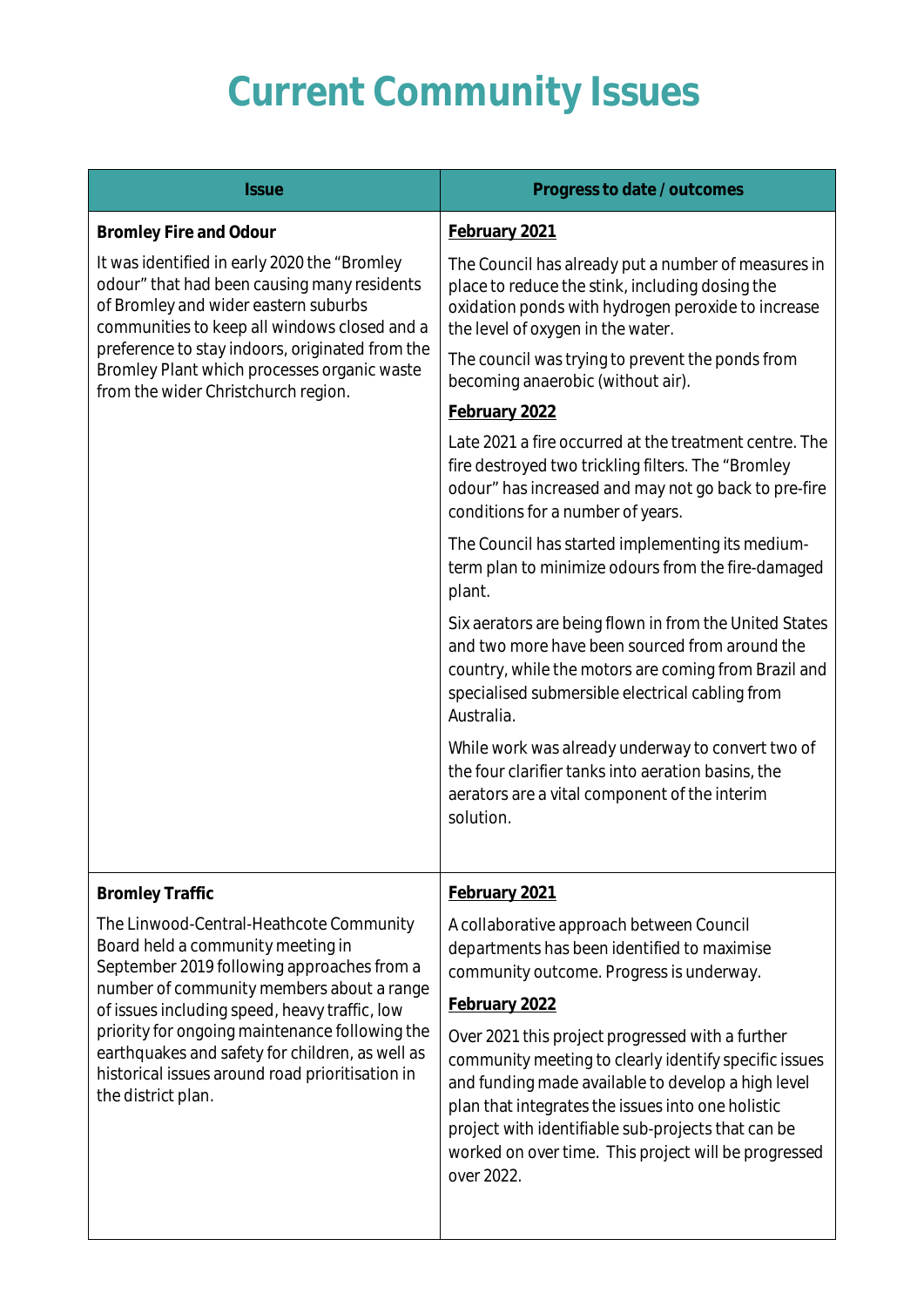| <b>Issue</b>                                                                                                                                                                                                           | Progress to date / outcomes                                                                                                                                                                                                                                                                                                                                                                                                         |
|------------------------------------------------------------------------------------------------------------------------------------------------------------------------------------------------------------------------|-------------------------------------------------------------------------------------------------------------------------------------------------------------------------------------------------------------------------------------------------------------------------------------------------------------------------------------------------------------------------------------------------------------------------------------|
| Phillipstown Hub                                                                                                                                                                                                       | February 2021                                                                                                                                                                                                                                                                                                                                                                                                                       |
| The land is the former Phillipstown School and<br>currently owned by the Ministry of Education.<br>Future on the site is uncertain.                                                                                    | Following the Hub Feasibility study completed in<br>January 2021. It was identified the Hub is feasible for<br>the local community and there is a strong need for its<br>continuation. The Hub are working proactively with<br>stakeholders to ensure longer term use and locality.                                                                                                                                                 |
|                                                                                                                                                                                                                        | February 2022                                                                                                                                                                                                                                                                                                                                                                                                                       |
|                                                                                                                                                                                                                        | The Phillipstown Hub recently moved to a month-by-<br>month lease, over a two year period while a pilot<br>project is carried out on the adjoining school site.<br>The Community Governance Team are facilitating a<br>process with the Hub's Trust Board, the purpose was<br>two-fold; to identify the bigger vision for the<br>Phillipstown neighbourhood and then to understand<br>how the Hub might fit with the bigger vision. |
| Proliferation of Fast Food                                                                                                                                                                                             | February 2021                                                                                                                                                                                                                                                                                                                                                                                                                       |
| Linwood Ave School has expressed concern<br>due to the amount of fast food restaurants in<br>proximity to the school. Not only having the<br>logos of these outlets but also the smell<br>drifting over to the school. | In 2016 after receiving a deputation by two students<br>of Linwood College and 170 signed petition. The<br>Council has agreed staff will report back on the<br>different options available to both Council and the<br>central government to limit the impact or even<br>prevent fast food outlets near schools and other<br>community areas.<br>February 2022<br>This issue continue to be monitored by the<br>Community Board.     |
| Poverty                                                                                                                                                                                                                | February 2021                                                                                                                                                                                                                                                                                                                                                                                                                       |
|                                                                                                                                                                                                                        | In December 2013, Christchurch was selected by the<br>Rockefeller Foundation to take part in the global 100<br>Resilient Cities Network. Christchurch's application<br>was supported by Environment Canterbury (ECan) on<br>the basis that the neighbouring Councils would be<br>involved in developing the Resilience Strategy, along<br>with the range of communities that make up the<br>Greater Christchurch area.              |
|                                                                                                                                                                                                                        | The Community Board currently fund multiple<br>community organisations who provide free to low<br>cost activity for community.                                                                                                                                                                                                                                                                                                      |
|                                                                                                                                                                                                                        | A priority in the Waikura Linwood-Central-Heathcote<br>Community Board Plan 2020-22 is that 'Community<br>Wellbeing is Supported and Improved'.                                                                                                                                                                                                                                                                                     |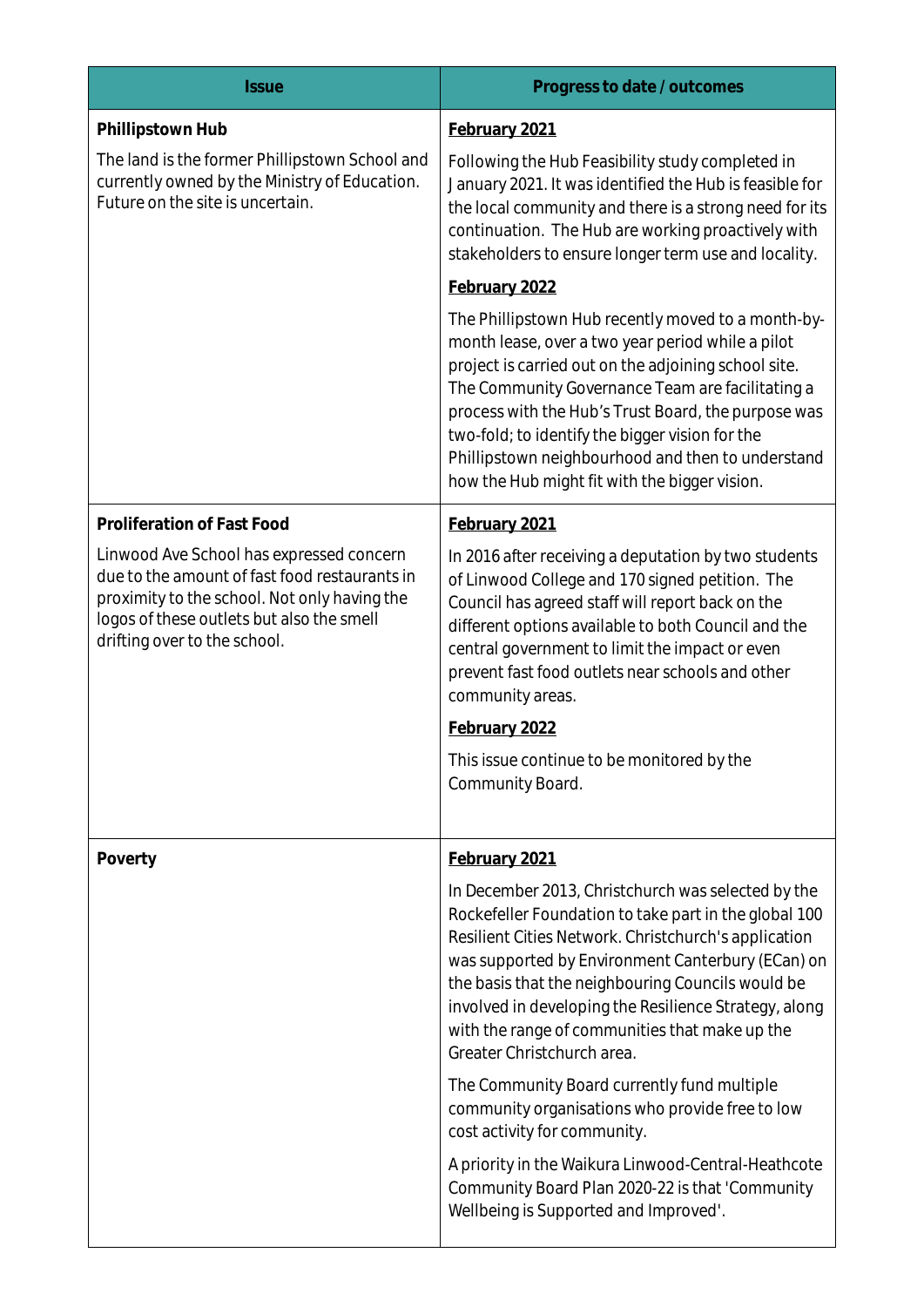| <b>Issue</b>     | Progress to date / outcomes                                                                                                                                                                                                                                                                                                                                                                                                                                                                                                                                                                                                                                                                                                                                                                                                                                                                                                                                                                                                                                                                                                                         |
|------------------|-----------------------------------------------------------------------------------------------------------------------------------------------------------------------------------------------------------------------------------------------------------------------------------------------------------------------------------------------------------------------------------------------------------------------------------------------------------------------------------------------------------------------------------------------------------------------------------------------------------------------------------------------------------------------------------------------------------------------------------------------------------------------------------------------------------------------------------------------------------------------------------------------------------------------------------------------------------------------------------------------------------------------------------------------------------------------------------------------------------------------------------------------------|
| cont             | The Board will:<br>Listen and respond to local concerns about<br>community wellbeing.<br>Directly sponsor collaborative local projects that<br>٠<br>improve the wellbeing of specific locations or<br>groups in the board area.<br>Support funding applications that maximise<br>٠<br>outcomes and reduce duplication.<br>Provide strengthening communities funding to<br>٠<br>local groups whose work achieves wellbeing<br>outcomes.<br>Support capacity building within communities<br>$\bullet$<br>wishing to grow community wellbeing.<br>Continue to advocate for 'community wellbeing'<br>٠<br>appropriate to urban design and planning -<br>including housing (Kainga Ora and social<br>housing).<br>Advocate for the continuation of a Phillipstown<br>Community Hub.<br>February 2022<br>This work continues to be a focus for the Community<br>Board. There has been an increase of local interest in<br>community food resilience, as discussed above and<br>collaborative activities between local community<br>groups, the Loft and other agencies has seen a more<br>cohesive approach towards the issues faced by the<br>community. |
| COVID-19 effects | February 2021<br>COVID-19 has impacted communities in many ways.<br>Economically, socially, culturally and<br>environmentally.<br>A shared coherent understanding of both the<br>impacts of COVID-19 and our progress towards<br>recovery at a local and regional level is important to:<br>1. Enable a deliberately focused, coordinated and<br>integrated effort across locally-based agencies and<br>organisations<br>2. Enable consistency in public facing messages from<br>agencies and organisations<br>3. Enable a consistent and coherent articulation of<br>the impacts of COVID-19, as well as our recovery<br>efforts and progress, to local communities, mana                                                                                                                                                                                                                                                                                                                                                                                                                                                                          |